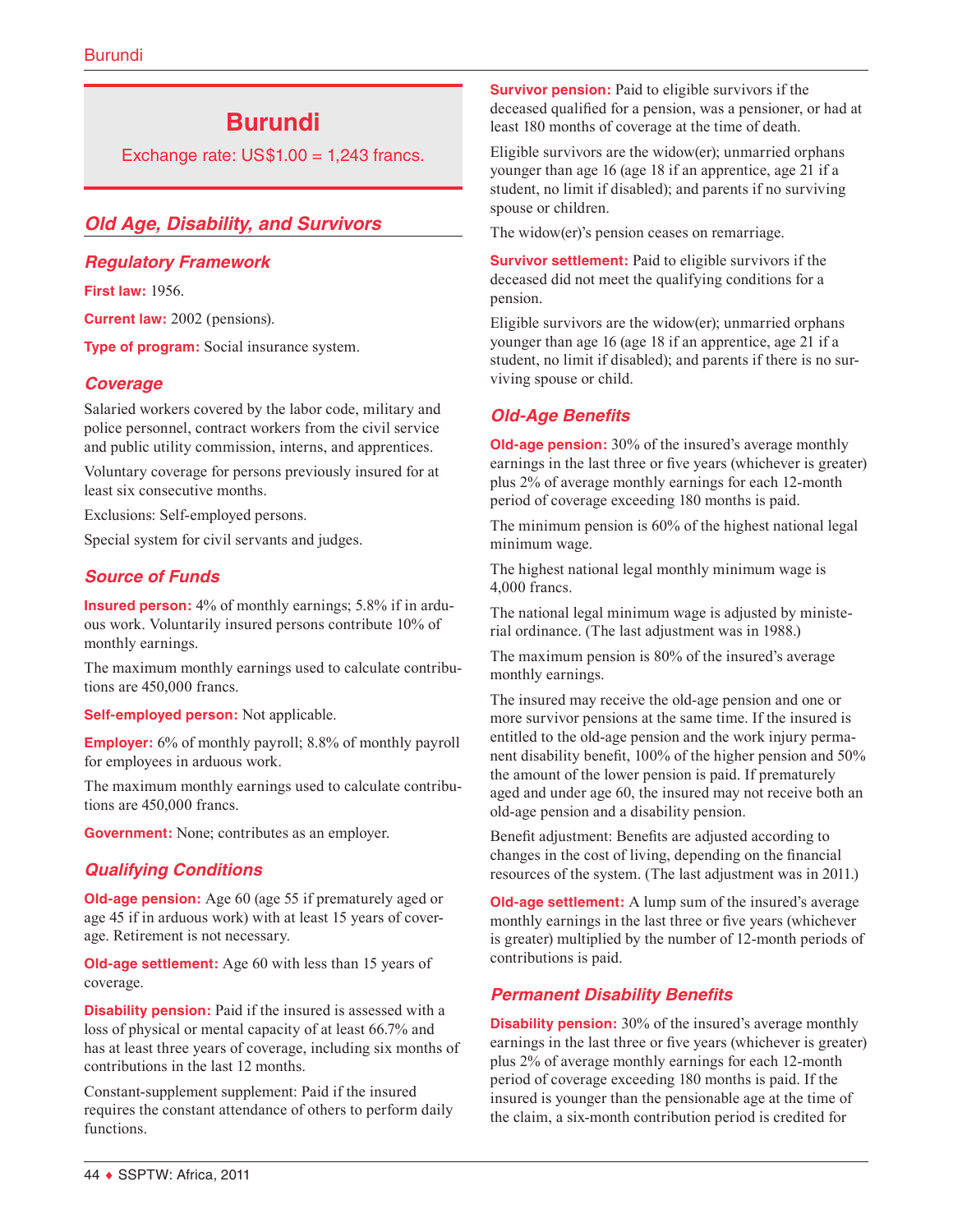each year younger than the pensionable age. The disability pension is normally awarded temporarily.

The minimum pension is 60% of the highest national legal minimum wage.

The highest national legal monthly minimum wage is 4,000 francs.

The national legal minimum wage is adjusted by ministerial ordinance. (The last adjustment was in 1988.)

The maximum pension is 80% of the insured's average monthly earnings.

Constant-attendance supplement: 50% of the disability pension is paid.

The insured may receive the disability pension and one or more survivor pensions at the same time. If the insured is entitled to the disability pension and the work injury permanent disability pension, only the highest pension is paid. If prematurely aged and younger than age 60, the insured may not receive both an old-age pension and a disability pension.

Benefit adjustment: Benefits are adjusted according to changes in the cost of living if the award is permanent or the insured is aged 60 or older, depending on the financial resources of the system. (The last adjustment was in 2003.)

### *Survivor Benefits*

**Survivor pension:** 50% of the deceased's pension is paid to a widow(er).

The pension ceases on remarriage.

**Orphan's pension:** 25% of the deceased's pension is paid to each eligible orphan; 40% to each full orphan.

**Dependent parent's and grandparent's pension:** If there are no other eligible survivors, 25% of the deceased's pension is paid to each dependent parent or grandparent.

All survivor benefits combined must not exceed 100% of the deceased's pension.

The survivor can receive a survivor pension and an old-age pension or disability pension at the same time.

Benefit adjustment: Benefits are adjusted according to changes in the cost of living, depending on the financial resources of the system. (The last adjustment was in 2011.)

**Survivor settlement:** A lump sum equal to a percentage of the old-age pension the deceased would have received at the pensionable age is paid.

#### *Administrative Organization*

Ministry of Civil Service, Labor and Social Security provides general supervision.

National Social Security Institute, managed by a tripartite board and a director, administers the program.

# *Sickness and Maternity*

#### *Regulatory Framework*

The 1993 labor code requires employers to pay 66.7% of wages for sick leave for up to three months each calendar year and to provide medical care for workers and their dependents.

If the woman has at least six months of service during the year before the expected date of childbirth, the 1993 labor code requires employers to pay 50% of wages for maternity leave of up to 12 weeks (14 weeks in the event of complications arising from pregnancy or childbirth), including at least six weeks after childbirth.

A 1984 provision established a medical assistance program to provide medical, surgical, maternity, hospital, dental, and pharmaceutical services to needy persons.

The 1980 law (health insurance) provides for medical benefits for civil servants and members of the armed forces.

# *Work Injury*

#### *Regulatory Framework*

**First law:** 1949.

**Current law:** 2002 (pensions).

**Type of program:** Social insurance system.

#### *Coverage*

Salaried workers covered by the labor code, including agricultural workers, apprentices, trainees, and military and police personnel.

Exclusions: Self-employed persons.

#### *Source of Funds*

**Insured person:** None.

**Self-employed person:** Not applicable.

**Employer:** 3% of covered monthly payroll.

The maximum monthly earnings used to calculate contributions are 80,000 francs.

**Government:** None; contributes as an employer.

# *Qualifying Conditions*

**Work injury benefits:** There is no minimum qualifying period. Accidents that occur while commuting to and from work are covered.

# *Temporary Disability Benefits*

66.7% of the insured's average daily earnings up to a maximum is paid from the 31st day after the disability began (from the 2nd day for a commuting accident or if the costs of the accident are met by the employer) for the total period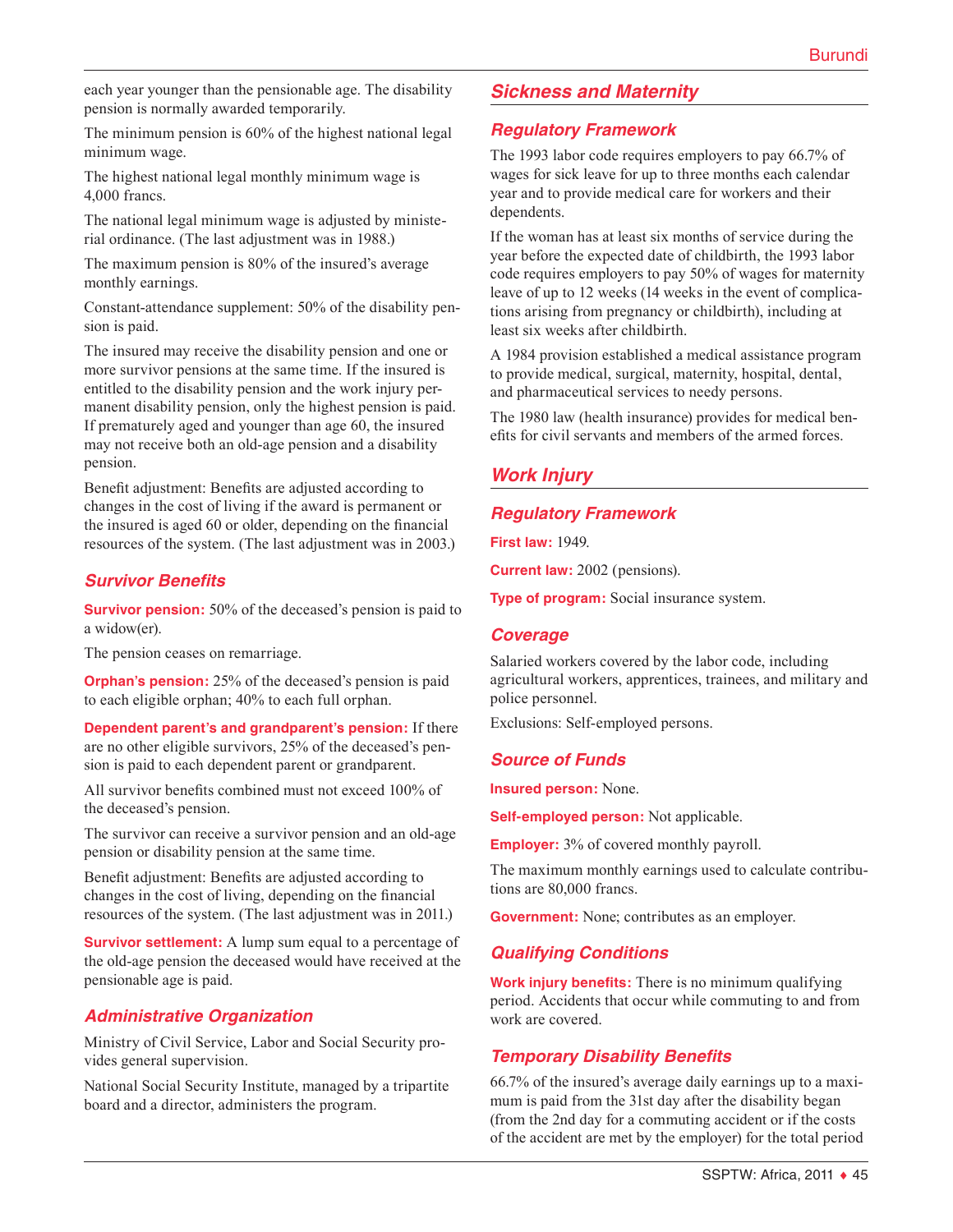of incapacity for work, up to six months from the date of the accident. The insured's salary is suspended while receiving temporary disability benefits.

The average daily earnings used to calculate benefits are based on earnings in the three calendar months before the month the accident occurred.

The minimum benefit is the regional minimum wage (between 105 francs and 160 francs per day).

The minimum wage is adjusted by ministerial ordinance. (The last adjustment was in 1988.)

# *Permanent Disability Benefits*

If the insured is assessed with a total disability, 100% of the insured's average monthly earnings up to a maximum is paid.

The pension may be paid as a lump sum after five years, subject to conditions.

The average earnings used to calculate benefits are based on earnings in the three calendar months before the month the accident occurred.

Partial disability: If the assessed degree of disability is at least 15%, a percentage of the full disability pension is paid according to the assessed degree of disability. If the assessed degree of disability is less than 15%, a lump sum of three years of pension is paid according to the assessed degree of disability.

Constant-attendance supplement: If the insured requires the constant attendance of others to perform daily functions, 50% of the disability pension is paid.

If the insured is entitled to receive the old-age pension and the work injury permanent disability benefit, 100% of the higher pension and 50% of the lower pension is paid. If the insured is entitled to both the nonwork injury disability pension and the work injury permanent disability pension, only the highest pension is paid.

Benefit adjustment: Benefits are adjusted according to changes in the cost of living, depending on the financial resources of the system. (The last adjustment was in 2003.)

# *Workers' Medical Benefits*

Benefits include medical and surgical care, hospitalization, laboratory services, medicine, dental care, transportation, physical therapy, eyeglasses, and rehabilitation.

# *Survivor Benefits*

**Survivor pension:** 50% of the pension the deceased would have received if assessed with a permanent total disability is paid to a widow(er).

The pension ceases on remarriage.

Remarriage settlement: A lump sum of six months of pension is paid to the widow(er).

**Orphan's pension:** 20% of the pension the deceased would have received if assessed with a permanent total disability is paid to each orphan younger than age 16 (age 21 if a student, no limit if disabled); 40% to each full orphan.

**Dependent parent's and grandparent's pension:** If there are no other eligible survivors, 20% of the pension the deceased would have received if assessed with a permanent total disability is paid to each dependent parent or grandparent.

All survivor benefits combined must not exceed 100% of the pension the deceased would have received if assessed with a permanent total disability.

Benefit adjustment: Benefits are adjusted for changes in the cost of living, depending on the financial resources of the system. (The last adjustment was made in 2003.)

**Funeral grant:** A lump sum of 30 times the deceased's average daily earnings is paid, up to a maximum.

The average earnings used to calculate benefits are based on the deceased's earnings in the three calendar months before the month the accident occurred.

The minimum grant is 60,000 francs.

# *Administrative Organization*

Ministry of Civil Service, Labor and Social Security provides general supervision.

National Social Security Institute, managed by a tripartite board and a director, administers the program.

National Social Security Institute and public or approved private medical institutions provide medical services.

# *Family Allowances*

# *Regulatory Framework*

**First law:** 1971.

**Current law:** 1977 (family benefits).

**Type of program:** Employment-related system.

#### *Coverage*

Salaried workers covered by the labor code and apprentices. Exclusions: Self-employed persons. Special system for civil servants.

#### *Source of Funds*

**Insured person:** None. **Self-employed person:** Not applicable. **Employer:** The total cost. **Government:** None.